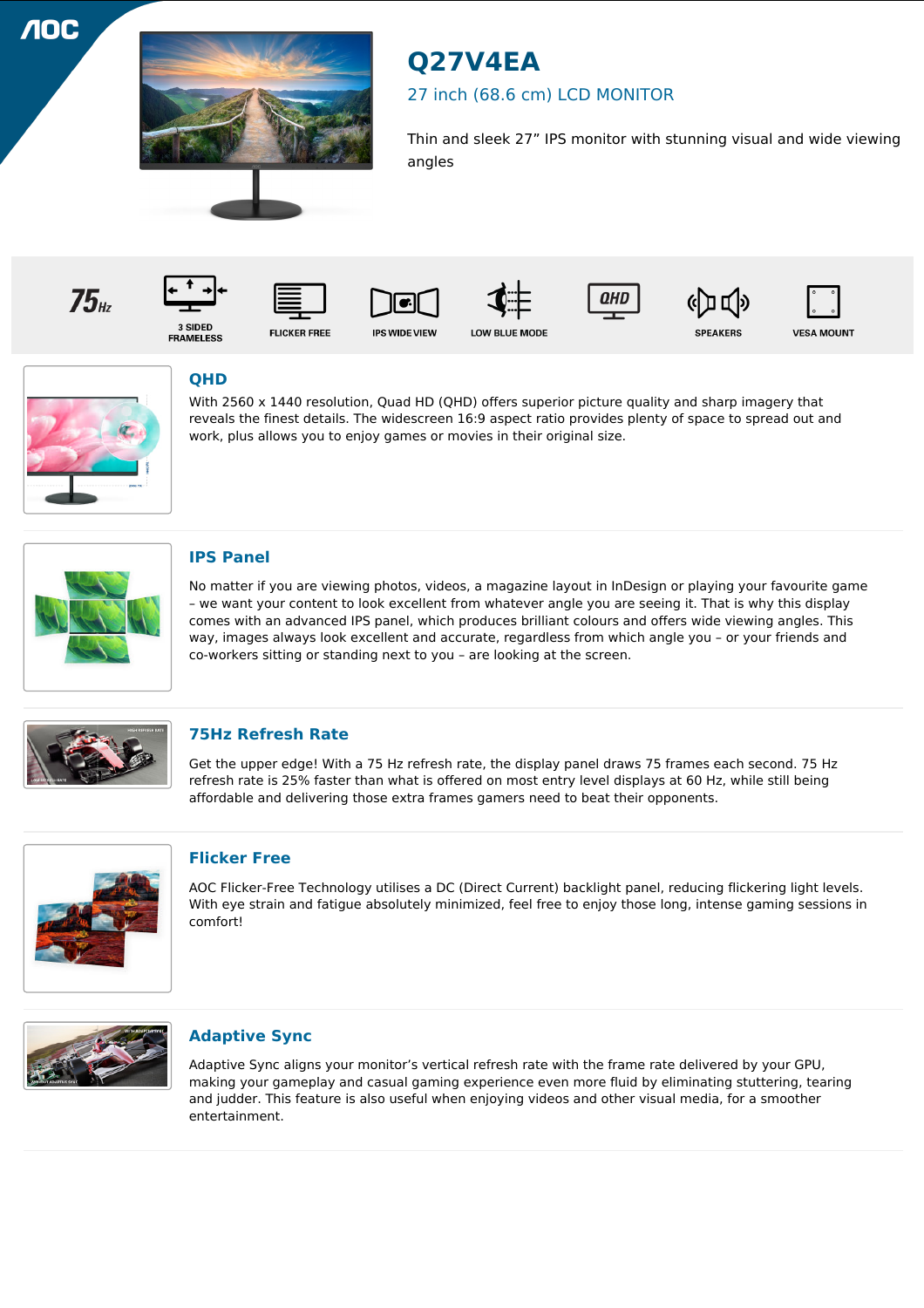

#### **Lowblue Light**

AOC Lowblue Light protects you from harmful blue light which, during long sessions, has been shown to cause eye strain, headaches, and sleeping disorders. Our Lowbue Light feature reduces the harmful wavelengths emitted without sacrificing color composition, setting the experience free from the worry of eye damage.



#### **Speakers**

Built-in speakers make it easy to catch up with family, friends and colleagues. For movies, music, games and more, you'll enjoy quality audio without the hassle of connecting external speakers.

| <b>General</b>      |                  |
|---------------------|------------------|
| Model name          | Q27V4EA          |
| EAN                 | 4038986189880    |
| Product Line        | Value-line       |
| Series              | V <sub>4</sub>   |
| Channel             | B <sub>2</sub> C |
| Classification      | Mainstream       |
| Section             | Consumer         |
| Launch date         | 15-03-2021       |
| Continent           | Europe           |
| Product status (EU) | Launch           |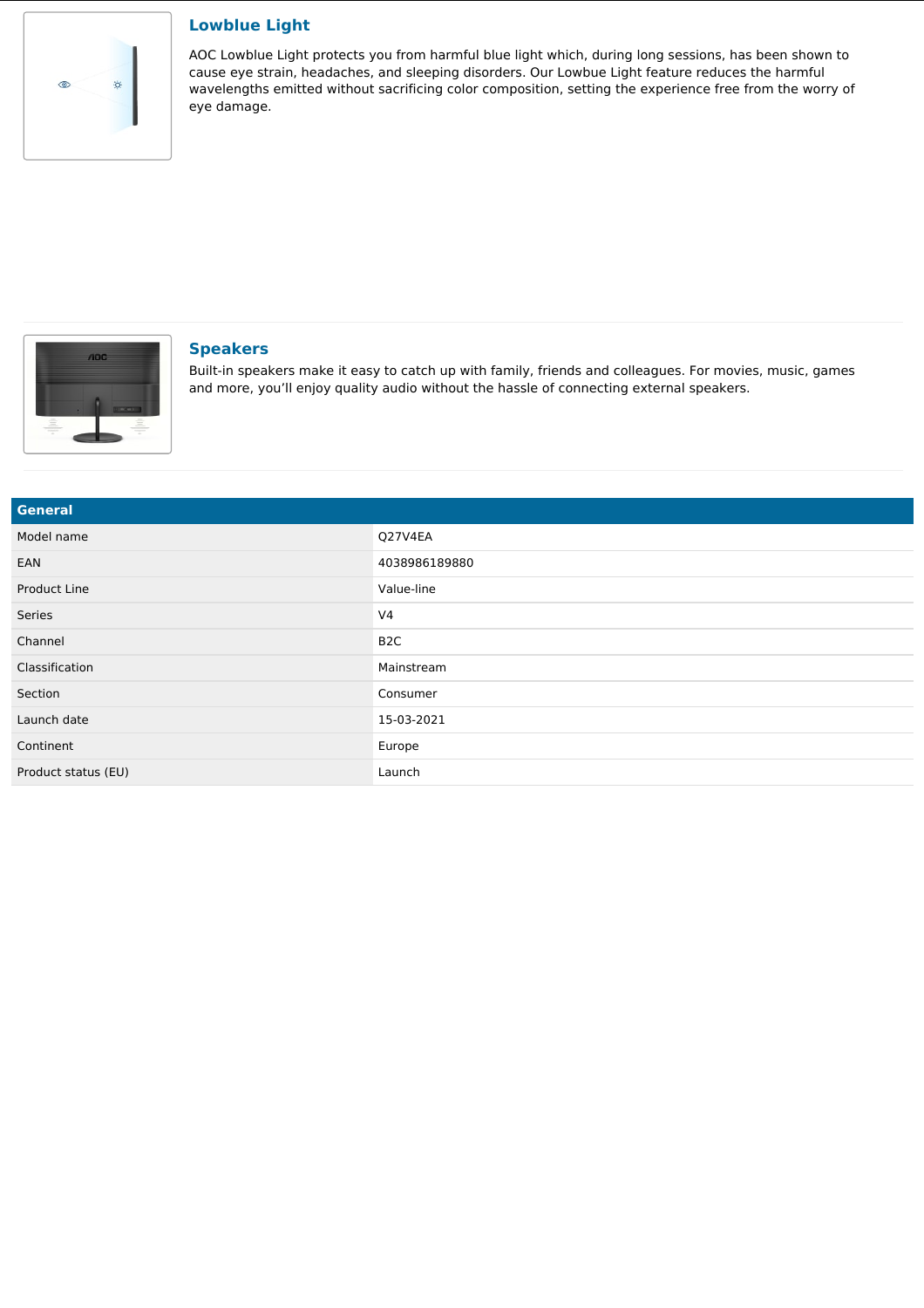| <b>Screen</b>                     |                                                                        |
|-----------------------------------|------------------------------------------------------------------------|
| Resolution                        | 2560x1440                                                              |
| Refresh rate                      | 75Hz                                                                   |
| Screen size (inch)                | 27 inch                                                                |
| Screen size (cm)                  | 68.6 cm                                                                |
| Flat / Curved                     | Flat                                                                   |
| <b>Backlight</b>                  | WLED                                                                   |
| Panel Type                        | <b>IPS</b>                                                             |
| Aspect ratio                      | 16:9                                                                   |
| <b>Display Colours</b>            | 16.7 Million                                                           |
| Panel Colour in Bits              | 8                                                                      |
| sRGB Coverage (%) (CIE 1931)      | 104                                                                    |
| Adobe RGB Coverage (%) (CIE 1931) | 77                                                                     |
| NTSC coverage (%) (CIE 1931)      | 74 %                                                                   |
| Pixels per Inch                   | 109                                                                    |
| Response time (GtG)               | 4 ms                                                                   |
| Contrast (static)                 | 1000:1                                                                 |
| Contrast (dynamic)                | 20M:1                                                                  |
| Brightness (typical)              | 250 cd/ $m2$                                                           |
| Viewing angle (CR10)              | 178/178 9                                                              |
| <b>Hard Glass</b>                 | Antiglare + 3H                                                         |
| OSD languages                     | EN, FR, ES, PT, DE, IT, NL, SE, FI, PL, CZ, RU, KR, CN (T), CN (S), JP |

| <b>Exterior</b> |              |
|-----------------|--------------|
| Monitor colour  | <b>Black</b> |
| Bezel Type      | Borderless   |
| Removable Stand | v            |

| <b>Ergonomics</b> |                                                   |
|-------------------|---------------------------------------------------|
| Vesa Wallmount    | 100x100                                           |
| Tilt              | $\sim$ -3.5° $\pm$ 1.5° $\sim$ 21.5° $\pm$ 1.5° ° |

| Multimedia               |                       |
|--------------------------|-----------------------|
| <b>Built-in Speakers</b> | 2 W x 2               |
| Audio output             | Headphone out (3,5mm) |

| <b>Connectivity and Multimedia</b> |                                                  |
|------------------------------------|--------------------------------------------------|
| Signal Input                       | HDMI $1.4 \times 1$ , DisplayPort $1.2 \times 1$ |

| <b>What's in the Box?</b> |                   |
|---------------------------|-------------------|
| <b>HDMI</b> cable         | $1,5 \, \text{m}$ |
| Power Cable C13           | 1,5 m             |